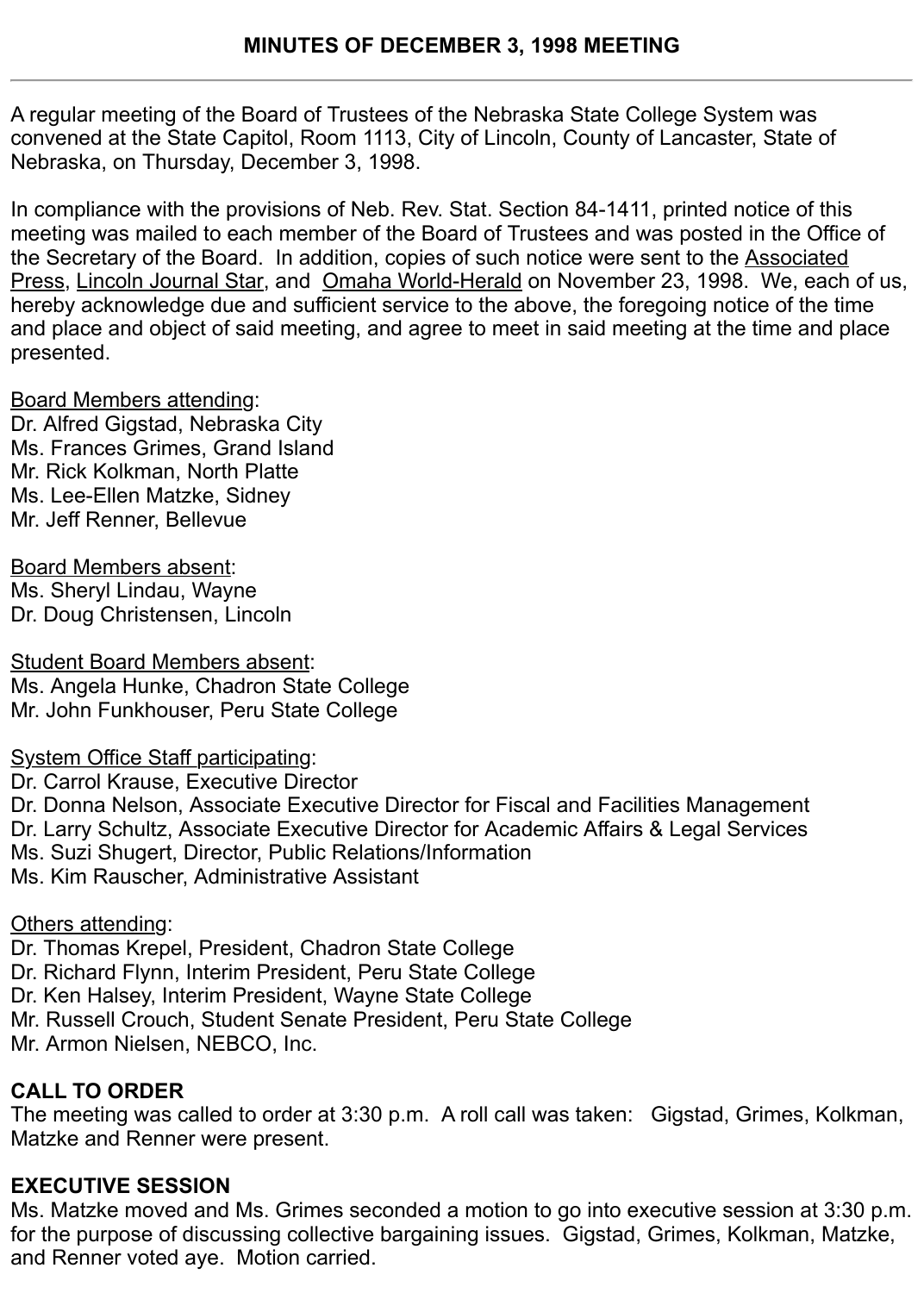Dr. Gigstad moved and Ms. Matzke seconded a motion to go out of executive session at 4:00 p.m. to reconvene in Public Session. Gigstad, Grimes, Kolkman, Matzke, and Renner voted aye. Motion carried.

### **PUBLIC SESSION**

Mr. Kolkman, Chair, called the public session to order at 4:00 p.m.

### **APPROVAL OF THE AGENDA**

Mr. Grimes moved and Mr. Renner seconded a motion to approve the agenda as submitted. Gigstad, Grimes, Kolkman, Matzke and Renner voted aye. Motion carried.

#### **PUBLIC COMMENTS**

None

## **APPROVAL OF MINUTES FROM THE NOVEMBER 11-12, 1998 MEETING**

Ms. Grimes moved and Mr. Renner seconded a motion to approve the minutes of the November 11-12 meeting. Gigstad, Grimes, Matzke and Renner voted aye. Kolkman abstained. Motion carried.

## **NEW BUSINESS** -- **CONSENT AGENDA**

## **Personnel Recommendations**

#### **Grant Applications**

Chadron State College--Applied Methods for Interpretation of Wetland Habitats: Wetland Education Workshop for Galveston Bay

Funding Source: USGS National Wetlands Research Center

Amount Requested: \$16,800

Funding Period: 1/5/99-7/31/99

Grant includes Indirect Cost Funds for the College=s use: \$1,800 for program development; \$300 for telephone

Grant requires **In-Kind Funds**: \$5,305 for .25 faculty release time; \$600 for telephone; and \$700 for student work study

This grant application will provide funding for the development of wetland workshops that provide basic ecological concepts, technological skills, and methods of interpretation necessary for wetlands evaluation. This also includes continued development of WETMAAP Website.

Wayne State College--America=s Continuous Love Affair with Baseball

Funding Source: Nebraska Humanities Council

Amount Requested: \$658

Funding Period: 1999

Grant will require **State Matching Funds**: \$100 provided by student organization funds Grant will require **In-Kind Funds**: staff time, telephone, copying costs and use of college equipment

This grant award will provide funding to support a public lecture by Gary Huey on the popularity of certain sports and sports heroes and what that tells us about American society in the nineties.

### **Grant Awards**

Chadron State College--Student-College-Community Partnership of Service Program Funding Source: Nebraska Consortium for Service Learning in Higher Education Amount Requested: \$13,328 Amount Awarded: \$13,328 Funding Period: 11/98 - 9/99 Grant includes Indirect Cost Funds for the College=s use; there are restrictions imposed by regulation on claiming indirect costs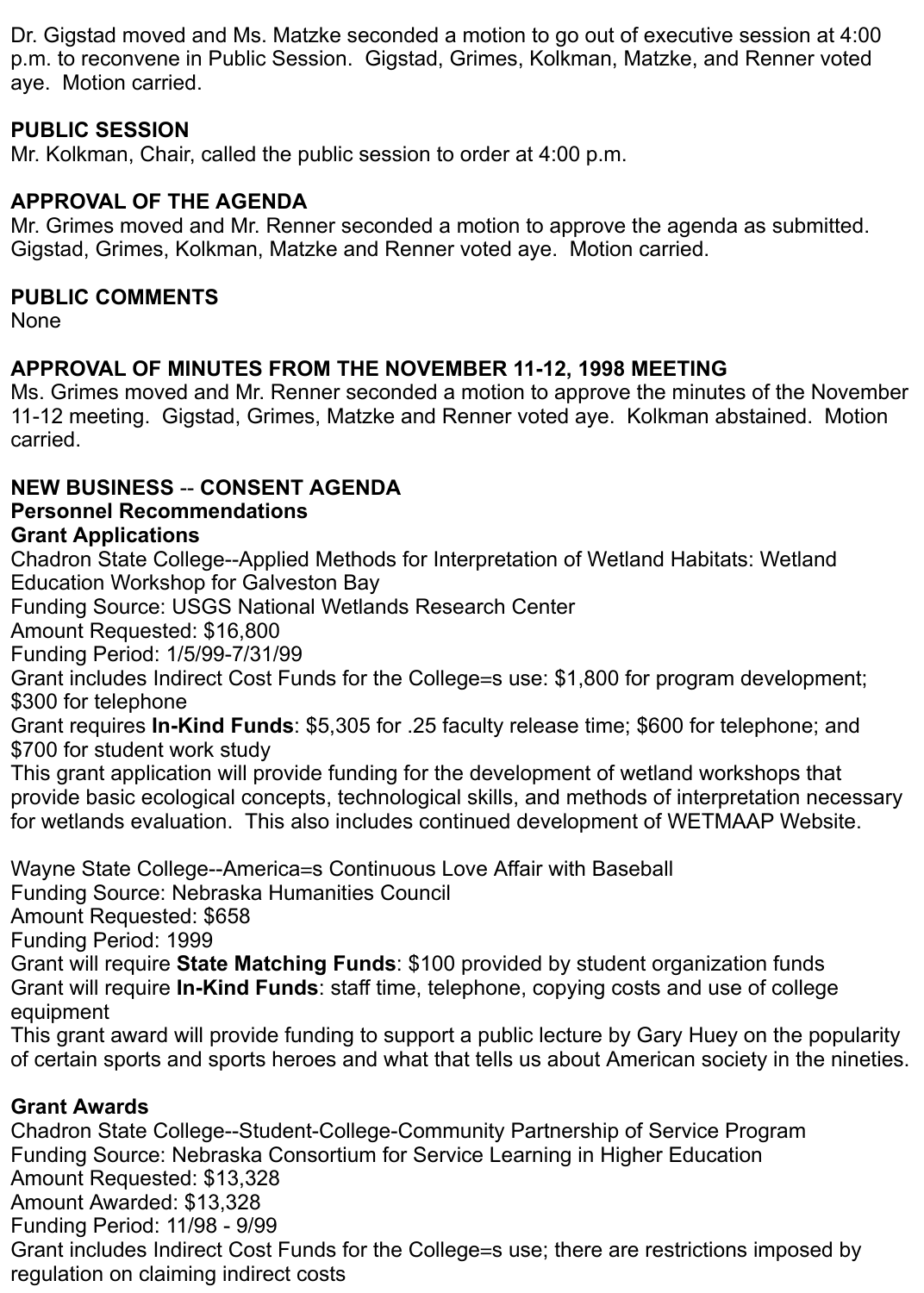Grant will require **State Matching Funds**: \$1,331 for salaries; \$1,320 for consortium representative; \$1,000 for leadership conference; and \$800 for travel

Grant will fund **0.50 new FTE positions**

This grant award will provide funding for the development of a service-learning program on campus; provide funding for service-learning component of student leadership conference; and provide funding for student subgrants.

Chadron State College--POETRY ALIVE! Visits Chadron Funding Source: Nebraska Arts Council Amount Requested: \$660 Amount Awarded: \$660 Funding Period: 10/8-9/98 Grant will require **State Matching Funds**: \$640 for POETRY ALIVE! fee Grant will require **In-Kind Funds**: \$200 for student ballroom rental; and \$78 for postage, printing and telephone This grant award will provide funding for POETRY ALIVE! To visit Chadron to entertain the campus and community, to teach pre- and in-service teachers how to teach poetry through performance, and to make poetry come alive for public school students through interactive assemblies.

Chadron State College--Statewide Coordinator Grant Vocational Education Funding Source: Federal-Education State Department Education flow-through Amount Requested: \$25,600 Amount Awarded: \$25,600 Funding Period: 7/1/98 - 6/30/99 Grant will require **In-Kind Funds**: \$34,384 for salary and benefits of Project Coordinator and Secretary II; \$112 for postage; and \$1,200 for telephone Grant will fund 0.50 FTE position of Vocational Assistant for Spring 1999 only This grant award will provide funding for the continued coordination of vocational teacher education programs throughout the state. A previous grant of \$25,600 was awarded in 1997-98.

### **Contracts**

Chadron State College Location on Campus: Kline Center Contracted Work: repair steps at North Entrance Contract Amount: \$9,786 Fund Source: Contingency Maintenance Contractor: Fuller Construction

Location on Campus: Stadium Contracted Work: expansion of bleachers at West End Contract Amount: \$7,000 Fund Source: Foundation Contractor: Rex Peterson, architect

Peru State College Location on Campus: Wheeler Activity Center Contracted Work: installation of backflow preventer Contract Amount: \$6,150 Fund Source: LB 1138 Contractor: H&S Plumbing of Lincoln, NE

Location on Campus: Main Meter Pit Contracted Work: installation of backflow preventer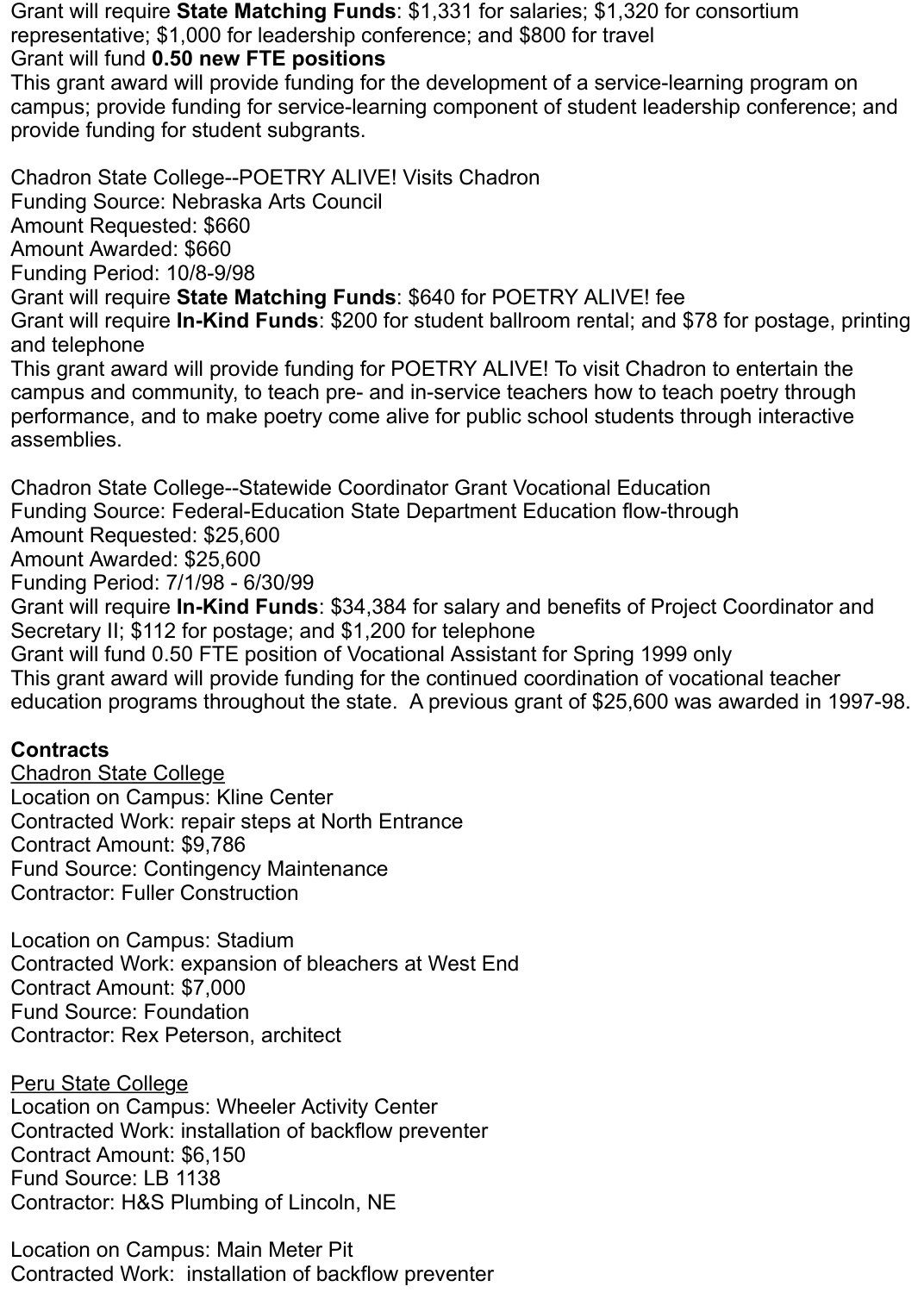Contract Amount: \$9,975 Fund Source: LB 1138 Contractor: H&S Plumbing of Lincoln, NE

Location on Campus: Physical Plant Contracted Work: installation of backflow preventer Contract Amount: \$5,988 Fund Source: LB 1138 Contractor: H&S Plumbing of Lincoln, NE

Location on Campus: A.V. Larson Contracted Work: installation of backflow preventer Contract Amount: \$6,128 Fund Source: LB 1138 Contractor: H&S Plumbing of Lincoln, NE

Location on Campus: Auditorium and Science Buildings Contracted Work: installation of backflow preventer Contract Amount: \$9,374 Fund Source: LB 1138 Contractor: H&S Plumbing of Lincoln, NE

Location on Campus: T.J. Majors Contracted Work: installation of backflow preventer Contract Amount: \$2,739 Fund Source: LB 1138 Contractor: H&S Plumbing of Lincoln, NE

Location on Campus: Library Contracted Work: installation of backflow preventer Contract Amount: \$3,120 Fund Source: LB 1138 Contractor: H&S Plumbing of Lincoln, NE

Location on Campus: Fine Arts Contracted Work: installation of backflow preventer Contract Amount: \$7,946 Fund Source: LB 1138 Contractor: H&S Plumbing of Lincoln, NE

Location on Campus: P.E.C. Contracted Work: installation of backflow preventer Contract Amount: \$3,797 Fund Source: LB 1138 Contractor: H&S Plumbing of Lincoln, NE

Location on Campus: Administration Building Contracted Work: installation of backflow preventer Contract Amount: \$4,575 Fund Source: LB 1138 Contractor: H&S Plumbing of Lincoln, NE

Location on Campus: T.J. Majors Contracted Work: installation of exterior stairwell roof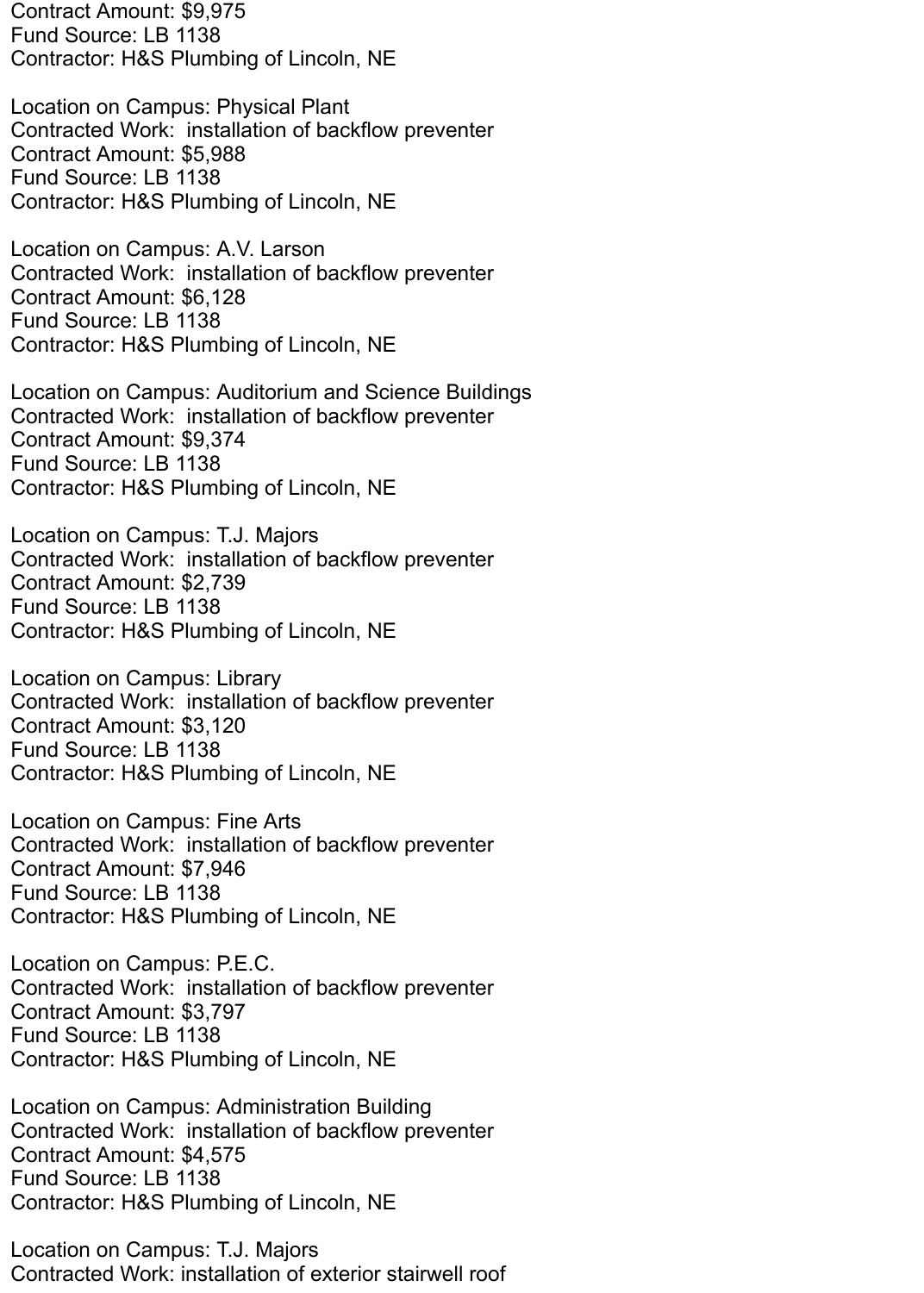Contract Amount: \$4,500 Fund Source: Cash Funds Contractor: Fiscus Construction of Gretna, NE

Wayne State College Location on Campus: Connell Hall Contracted Work: provide energy management system engineering and maintenance Contract Amount: \$12,700 Fund Source: State Building Fund Contractor: Johnson Controls of Sioux Falls, SD

Location on Campus: Bowen Hall Contracted Work: replacement of carpeting in three ground floor lobbies Contract Amount: \$3,251 Fund Source: Contingency Maintenance Contractor: Complete Floors of Norfolk, NE

Location on Campus: Bowen Hall Contracted Work: replacement of carpeting on two floor lounges Contract Amount: \$3,654 Fund Source: Contingency Maintenance Contractor: Complete Floors of Norfolk, NE

Location on Campus: Bowen Hall Contracted Work: replacement of corridor carpeting on two men=s floors Contract Amount: \$11,504 Fund Source: Contingency Maintenance Contractor: Complete Floors of Norfolk, NE

#### **Change Orders**

Chadron State College Location on Campus: Student Center Bookstore No. & Description: #1--removal and reinstallation of windows Change Order Amount: \$1,274 Fund Source: Contingency Maintenance Contractor: Mac Construction

Location on Campus: Student Center Bookstore No. & Description: #2--painting of 2 existing steel doors and frames Change Order Amount: \$173 Fund Source: Contingency Maintenance Contractor: Mac Construction

Location on Campus: Miller Hall No. & Description: #2--steam line extension, access floor covering, door materials, brick cleaning, pilaster enhancement Change Order Amount: \$9,413.81 Fund Source: Allocation Contractor: Fuller Construction

Wayne State College Location on Campus: Connell Hall No. & Description: #7--miscellaneous adjustments to specified work Change Order Amount: \$9,144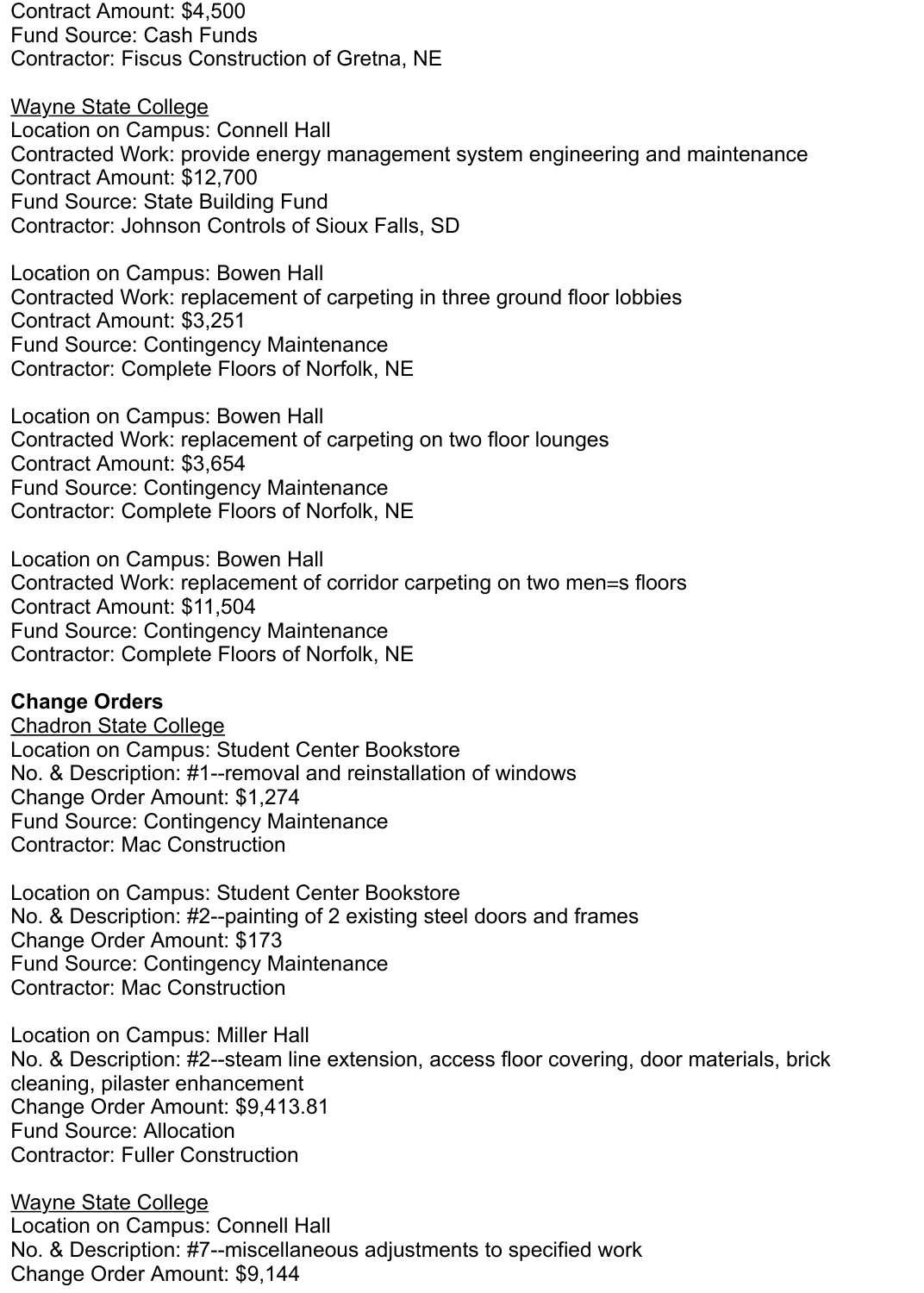Fund Source: State Building Fund Contractor: Beckenhauer Construction of Norfolk, NE

## **LB309 Allocations**

Chadron State College Retrieval of \$1,564.00 for Armstrong Gymnasium roof repair Allocation Date: 5/4/98 Allocation Amount: \$12,750 Retrieval Amount: \$1,564 Total Project Cost: \$11,186

**Peru State College** Retrieval of \$680 for Administration north stairwell repair Allocation Date: 4/22/98 Allocation Amount: \$6,000 Retrieval Amount: \$680 Total Project Cost: \$5,320

Wayne State College Retrieval of \$225 for Studio Arts roof replacement Allocation Date: 5/4/98 Allocation Amount: \$7,500 Retrieval Amount: \$225 Total Project Cost: \$7,275

### **Campus Physical Plant Reports**

Ms. Matzke moved and Ms. Grimes seconded a motion to approve the Consent Agenda. Gigstad, Grimes, Kolkman, Matzke and Renner voted aye. Motion carried.

#### **SUBCOMMITTEE AGENDA Academic Affairs, Student Life & Personnel Subcommittee Lee-Ellen Matzke, Chair**

#### **By-Laws Revision**

Ms. Matzke moved and Mr. Renner seconded a motion to give second-round approval of Article III--Membership to clarify that should a student trustee no longer be enrolled as a student at their College, the Governor may be asked to appoint a replacement representative. Gigstad, Grimes, Kolkman, Matzke and Renner voted aye. Motion carried.

### **Business Affairs Subcommittee--Physical Plant Fran Grimes, Chair**

### **Policy Manual Revisions**

Ms. Grimes moved and Mr. Renner seconded a motion to give second-round approval of the following:

Policy 8020: Naming of Facilities to insert procedures for naming sections of a facility, such as a room or open area within a building;

Policy 8061: Capital Construction; NEEDS Statements to increase the cost of construction projects for which Program Statements are to be prepared;

Policy 8062: Capital Construction; Program Statements to increase the cost of construction projects for which Program Statements are to be prepared.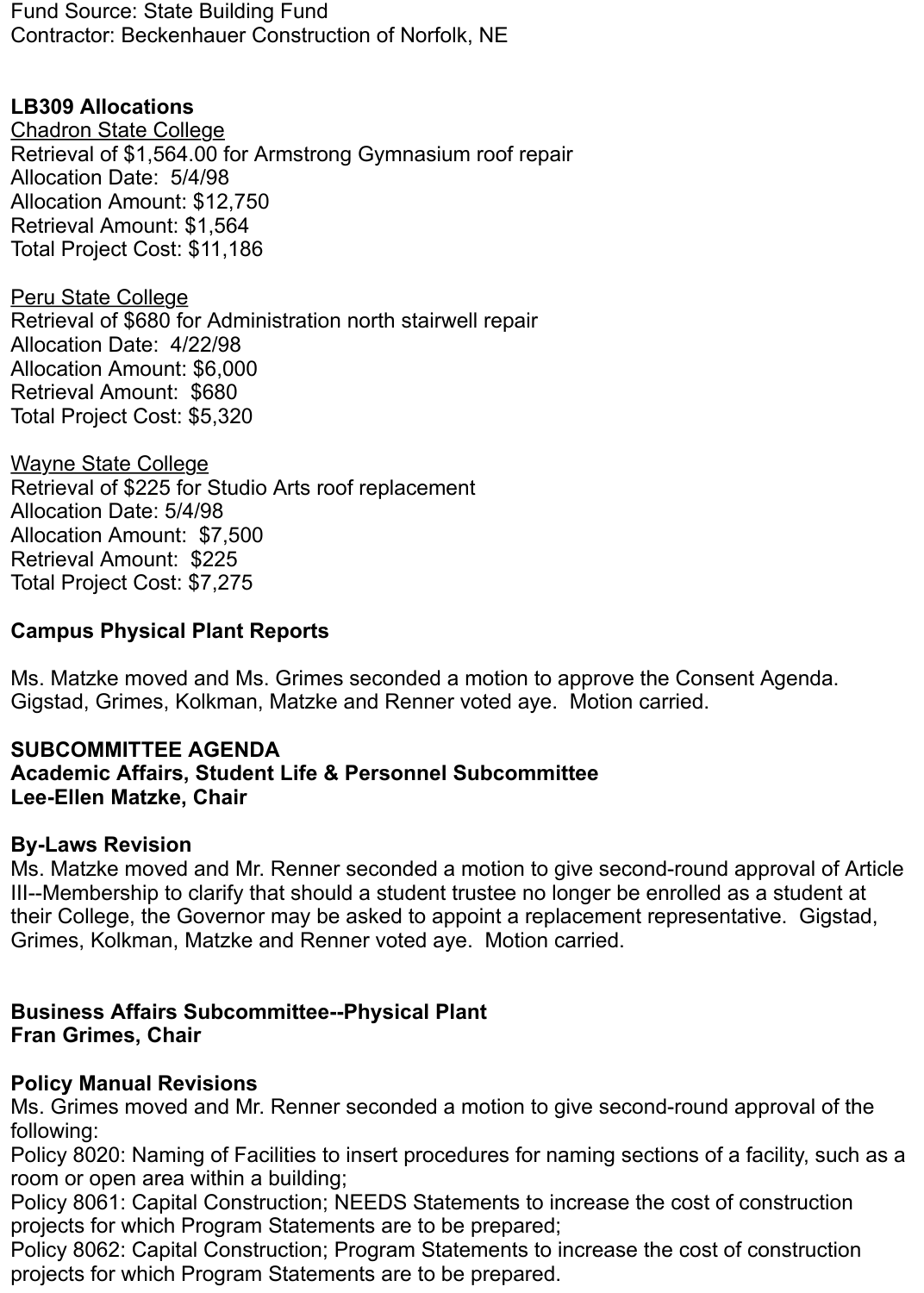Gigstad, Grimes, Kolkman, Matzke and Renner voted aye. Motion carried.

### **Business Affairs Subcommittee--Revenue Bond Al Gigstad, Chair**

### **Contracts**

Dr. Gigstad moved and Ms. Grimes seconded a motion to approve the following contract: Location on Campus: Burkhiser Complex Contracted Work: professional services for Parking Lot improvements Contract Amount: \$10,300 Fund Source: Contingency Maintenance Contractor: Olsson Associates Gigstad, Grimes, Kolkman, Matzke and Renner voted aye. Motion carried.

## **INFORMATION ITEMS**

## **Coordinating Commission Report on Peru State College Study**

Dr. Krause reported that the Coordinating Commission met November 30 to discuss the three options resulting from the consultant=s study of Peru State College and the postsecondary education needs of southeast Nebraska. The Commission voted to advance its report to the Governor and Legislature. The report includes a recommendation (Option 1) that Akeeps an improved Peru State College campus in the town of Peru and adds collaborative learning centers throughout southeast Nebraska.@ Other options considered in the report were to relocate the campus to a new community and establish collaborative learning centers; and to phase out the campus at Peru and create a series of collaborative learning center in southeast Nebraska.

Key elements of Option 1 include:

- An improved and more viable Peru State College would remain in Peru.
- That the State would appropriate \$12.2 million for needed renovation and repair projects to existing Peru State  $\bullet$ College facilities. (\$5.5 has already been approved for the Hoyt Science Hall renovation, some deferred maintenance projects, and for other projects funded through LB1100 deferred repair bond funds.)
- Up to three collaborative learning centers would be created in Southeast Nebraska (existing facilities in Nebraska City, SCC/Beatrice or new centers in communities such as Falls City or Tecumseh). The cost of construction and operation for the new facilities would be the responsibility of the community where they are located. The State would incur costs related to assisting with lease fees for institutional participation in learning centers (up to a total of \$650,000 per year for all three centers) and assisting to provide equipment for distance learning classrooms (\$175,000 - \$300,000 one time cost).
- The State College Board and Peru State College administrators, faculty and staff, working in cooperation with the Coordinating Commission, would establish benchmarks and appropriate time lines for the accomplishment of needed improvement at Peru State College. Benchmarks would be submitted to the Commission by April 1, 1999.
- Existing dormitories and the student center would be improved through \$6.75 million investment (\$2 million to come from the local area communities, Foundation and other donors; and \$4.75 million to be repaid by student dorm fees).
- Throughout the next three biennia, Peru State College would demonstrate, through annual reports, progress  $\bullet$ toward the benchmarks.
- Peru State College would improve student recruitment, retention and graduation rates to increase student and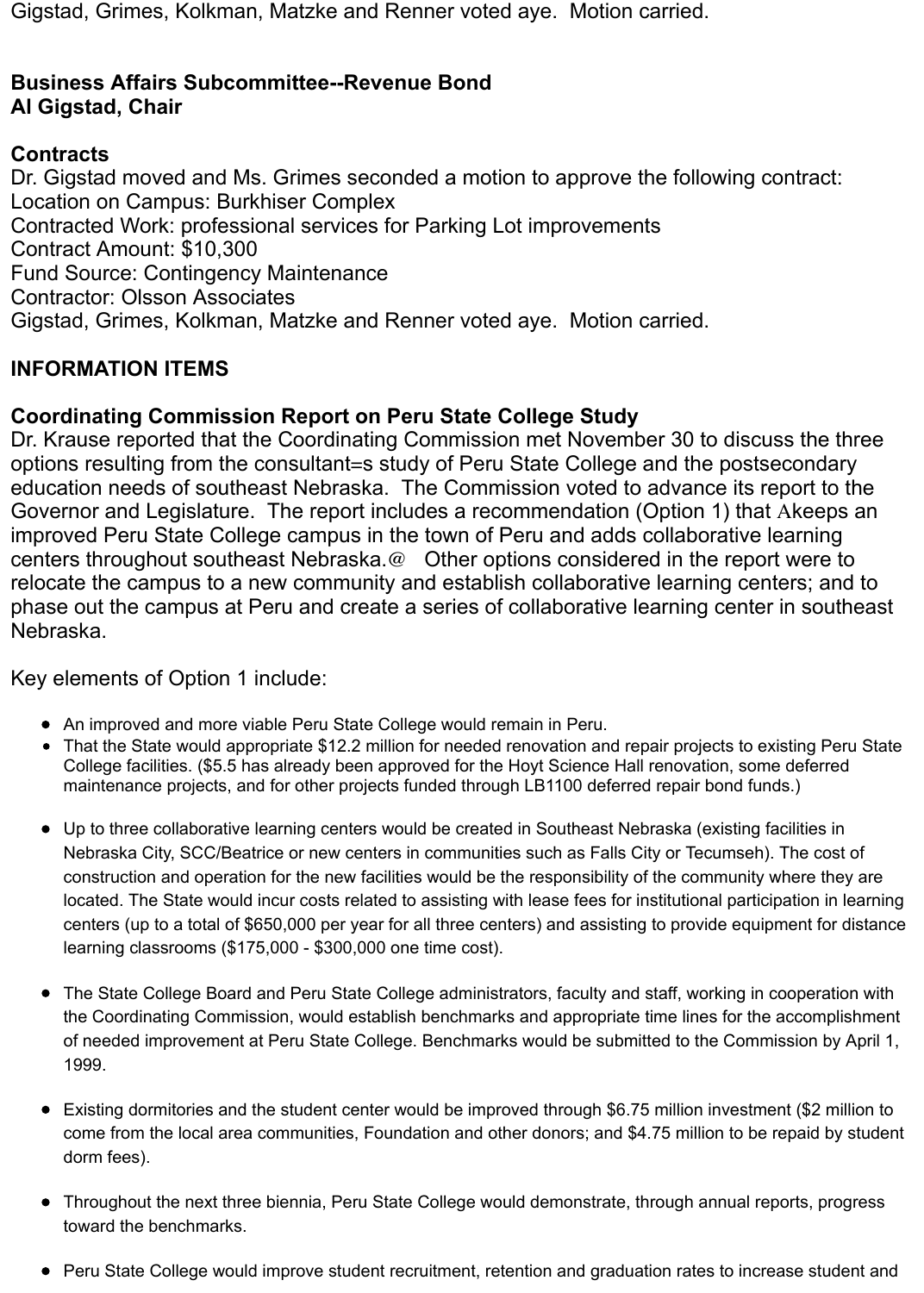faculty diversity, to enhance and possibly expand academic programs, and to improve its operating efficiency and facility utilization.

- If it is determined that the benchmarks have not been accomplished nor has there been sufficient progress toward their achievement, other options, such as phasing-out the campus while leaving some learning centers in place would be considered.
- Southeast Community College would expand its programming offerings in the eastern portion of the service area to address the need for vocational/technical education programs and customized training programs for businesses in the area.

The report was presented to the Governor on December 1 and will be addressed during the next Legislative Session.

Mr. Kolkman expressed his pride in the Board members for looking at the issues and initiating this year-long discussion and study of the future of Peru State College. He suggested that economic development entities in southeast Nebraska be contacted to determine their level of interest in providing the proposed learning centers. He also suggested that the Board meet with the Peru State College Foundation regarding their fund raising efforts.

Following some discussion, the Board agreed to schedule a workshop in conjunction with the January 15 Board meeting to discuss the key elements of the report and the establishment of benchmarks.

#### **Reports**

Mr. Russell Crouch, Peru State College Student Senate President, reported in the absence of Mr. Funkhouser. With the semester coming to a close, students are preparing for finals. The student body has expressed relief that the Coordinating Commission's study of Peru State College has been concluded and their recommendation submitted to the Governor.

Dr. Flynn reported that Peru State College will be submitting three student names to be considered as the replacement for current Student Trustee, John Funkhouser, who will graduate in December. Various music groups from Peru State College are presenting holiday programs during the coming days, and nineteen Criminal Justice students are preparing to leave for a study tour of Costa Rica later in December. As follow up to the Coordinating Commission's study of Peru State College, Dr. Flynn has already been in contact with the Foundation regarding it's role in meeting financing benchmarks to be established.

Dr. Halsey reported that the Wayne State College diversity plan requested by the Board is nearing completion and will soon be submitted to the System Office. The presidential search is continuing with four finalist interviews being conducted on campus. In addition, the Wayne State madrigal dinner program has been performed in Lincoln and Omaha this season.

Dr. Krepel announced that Chadron State College will hold its commencement on December 18. He noted recent Galaxy Series programs brought to campus and the success of the football team reaching the regional play-offs. Dr. Krepel then presented the Board with the Chadron State College diversity plan, and spoke highly of the effort by campus personnel in completing the written plan.

Dr. Krause explained that once all three campus diversity plans were complete, they would be submitted to Dr. Ricardo Garcia for his critique. He will be invited to the January 15 Board meeting to present a review of the diversity plans.

Mr. Kolkman requested that a Board resolution be prepared expressing appreciation to the campuses for their work on completing the diversity plans.